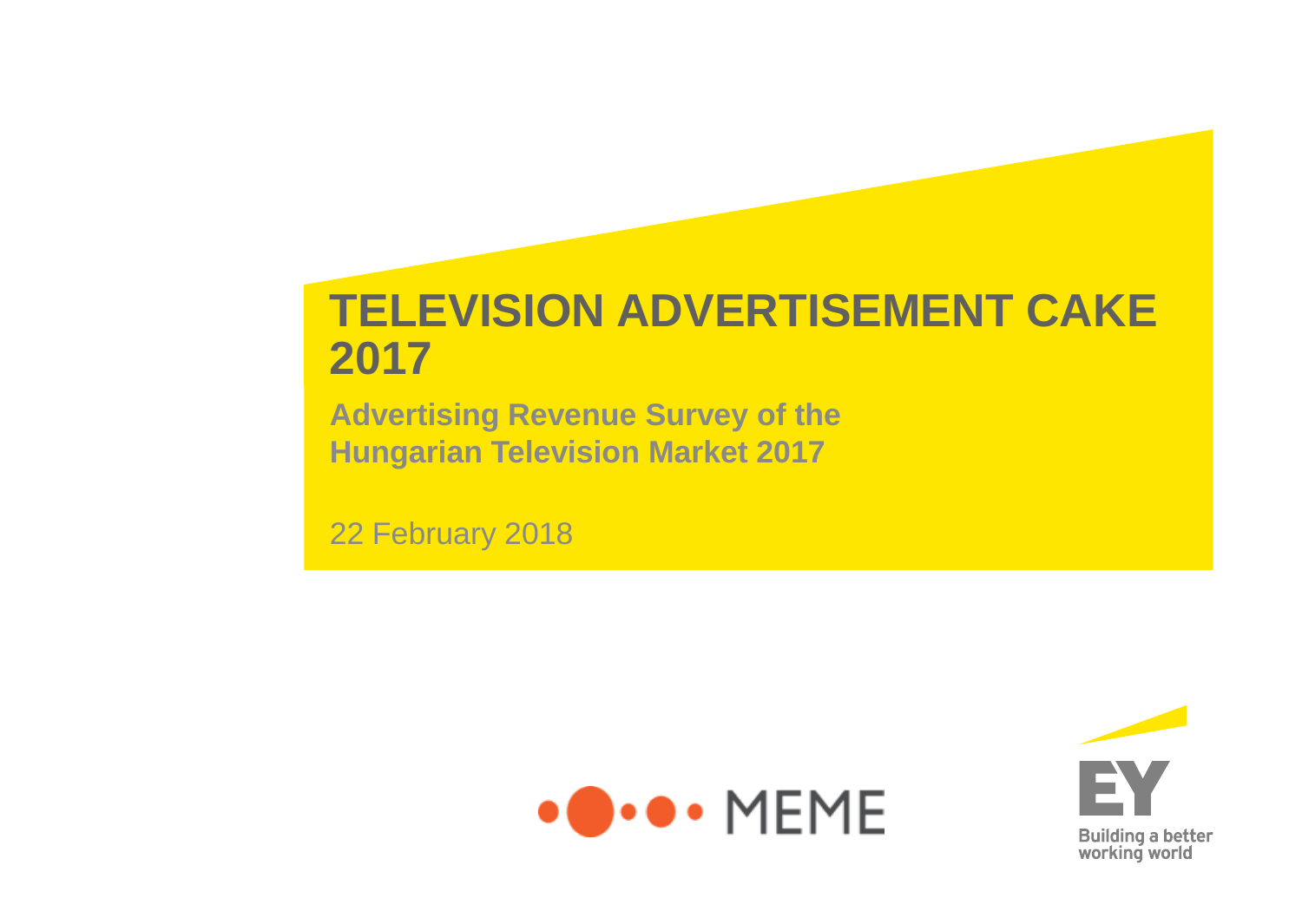- ► Methodology follows the practice of recent years. As in the previous year, EY examined the value of the public sector spending,\* as well.
- $\blacktriangleright$  The data used to determine the size of the television advertising market was provided directly by television companies, members of the Association of the Hungarian Electronic Broadcasters (hereinafter referred to as MEME) and the relevant sales houses.
- ► 68 television channels provided data.
- Data collection and analysis was performed by EY.
- ► All collected data have been destroyed after the analysis.

<sup>\*</sup> Based on the 5/2017 decision (6 April) of the MEME general meeting: Public sector advertising revenue refers to all advertising revenue from the central budget and any advertising income derived from a business or market the state ownership - either directly or indirectly - holds at least 50% ownership or voting rights.

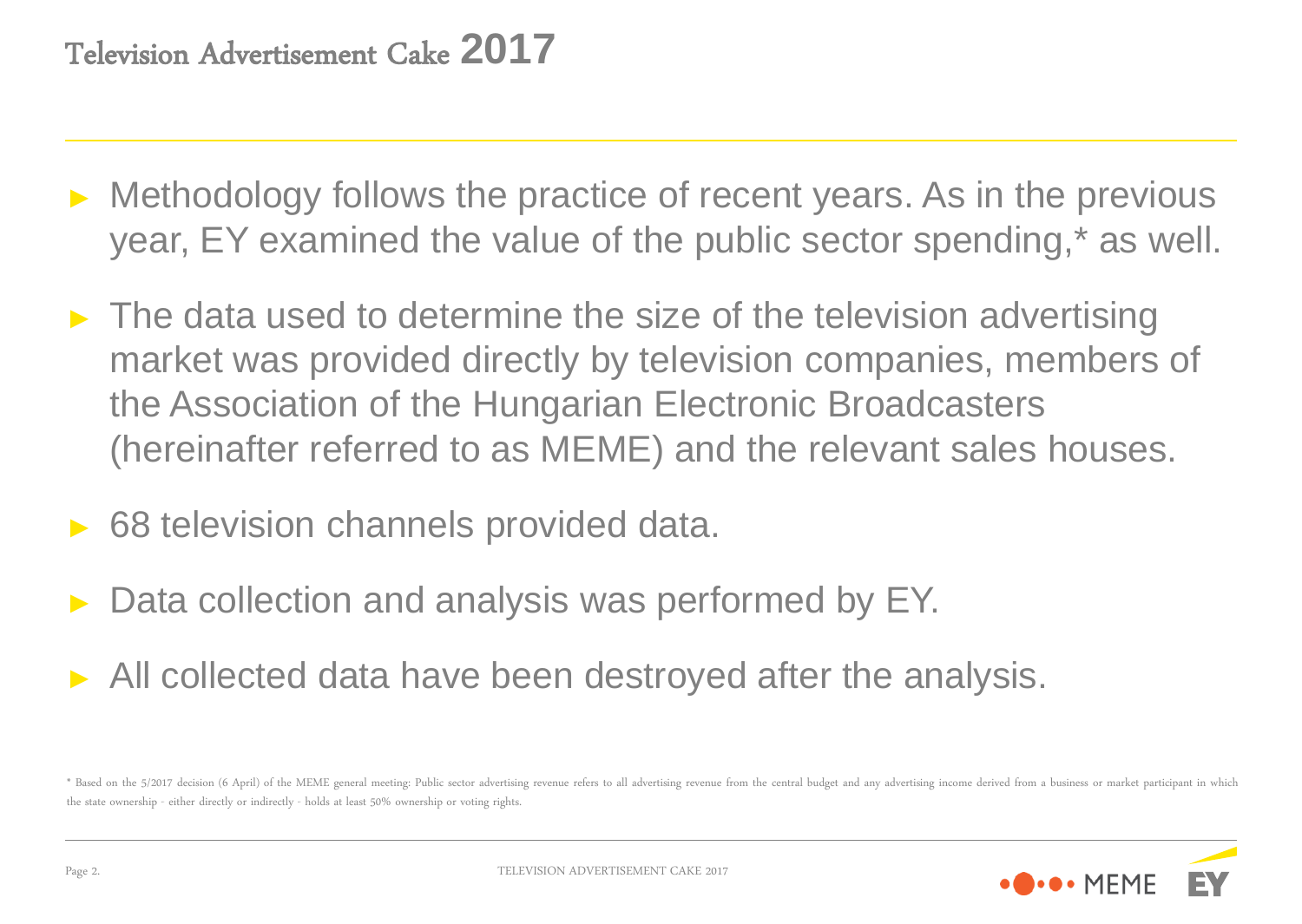### **List of data providers: 68 channels**

- ► ATV
- ► RTL Klub
- $\blacktriangleright$  RTL II
- ► Cool
- ► Film+
- ► Film+ 2/RTL Gold
- ► Muzsika
- ► Sorozat+
- $\blacktriangleright$  RTL+
- ► Life TV
- ► Ozone TV
- ► Paramount Channel
- ► Comedy Central
- ► Comedy Central Family ►
- ► Nickelodeon
- ► Nick Jr.
- ► Viva
- ► MTV
- ► RTL Spike
- ► AMC
- ► Film Café
- ► Film Mania
- ► Minimax
- ► Spektrum
- ► Spektrum Home
- ► TV Paprika
- ► Sport1
- ► Sport2
- ► Sláger tv
- $\blacktriangleright$  DOQ
- ► AXN
	- ► Viasat3
	- ► Viasat6
	- ► Sony Max
- ► Sony Movie Channel
- ► Disney channel
- ► Music Channel
- ► Cartoon Network
- ► Boomerang
- ► Nat Geo Wild
- ► National Geographic
- $\blacktriangleright$  FOX
- ► Duna TV
- ► Duna World
- $\blacktriangleright$  M1
- $\blacktriangleright$  M2
- $ightharpoonup$  M3
- ► M4 Sport
- $\blacktriangleright$  M<sub>5</sub>
- $\blacktriangleright$  TV2
- ► Spíler TV
- ► Super TV2
- ► Prime
- $\nightharpoonup$  Mozi+
- ► Izaura TV
- ► Zenebutik
- $\blacktriangleright$  FEM3
- ► Kiwi TV
- $\blacktriangleright$  Chili
- $\blacktriangleright$  Humor +
- ► Story4
- ► Story5
- ► Galaxy
- ► Discovery Channel
- ► Investigation Discovery
- ► TLC
- ► History
- ► Travel Channel

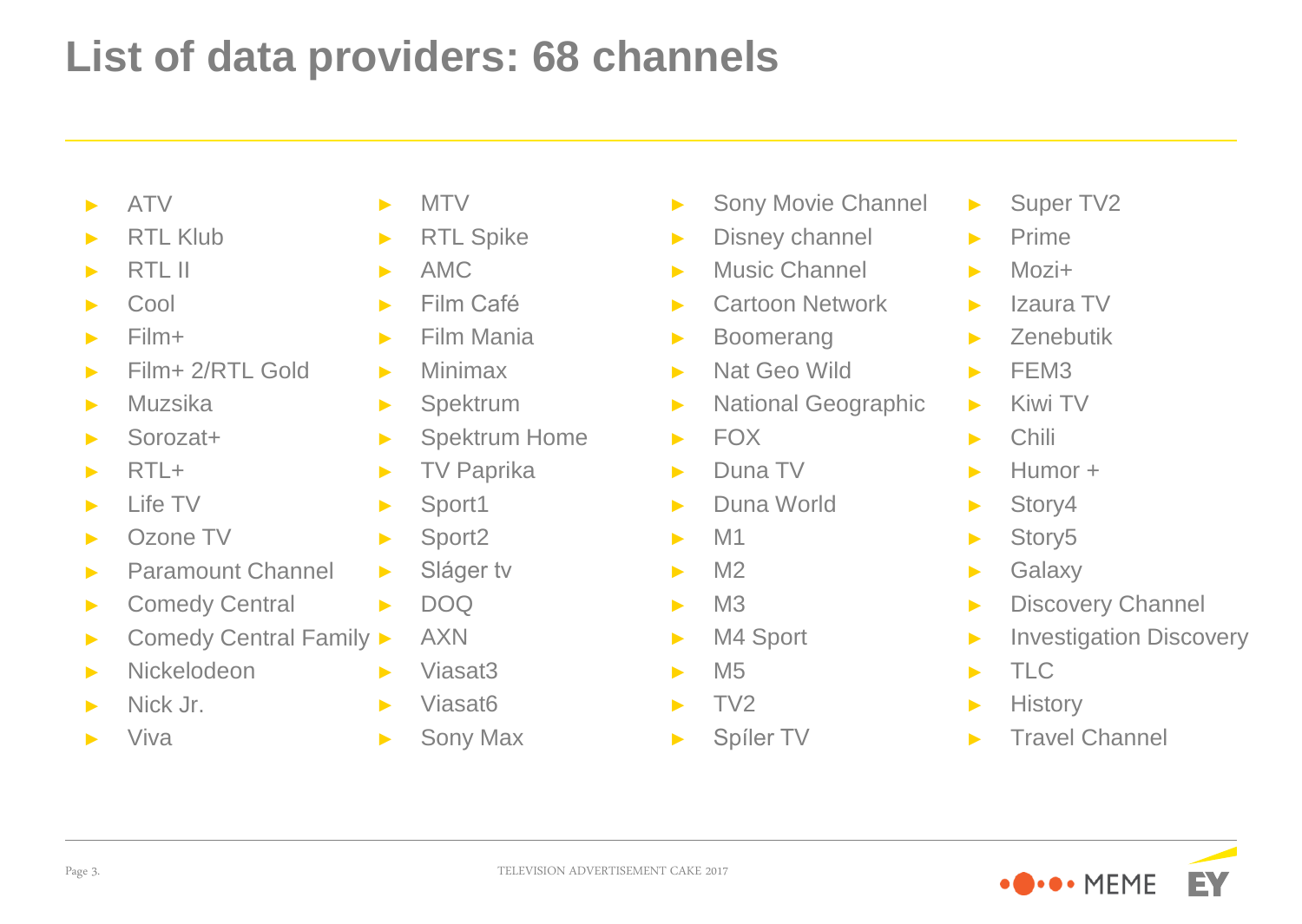#### **Net-net revenue was used for our analysis**

- ► Net-net revenue was used, i.e. revenue after deducting discounts and agency commissions.
- ► No barter revenue was included.
- ► No other revenue data were included (e.g. premium rate calls or text message charges, revenues from events or merchandise).
- ► Sponsorship contained revenue from product placement but in the case of sponsored programs it did not contain production costs.
- ► All data are presented in million HUF.

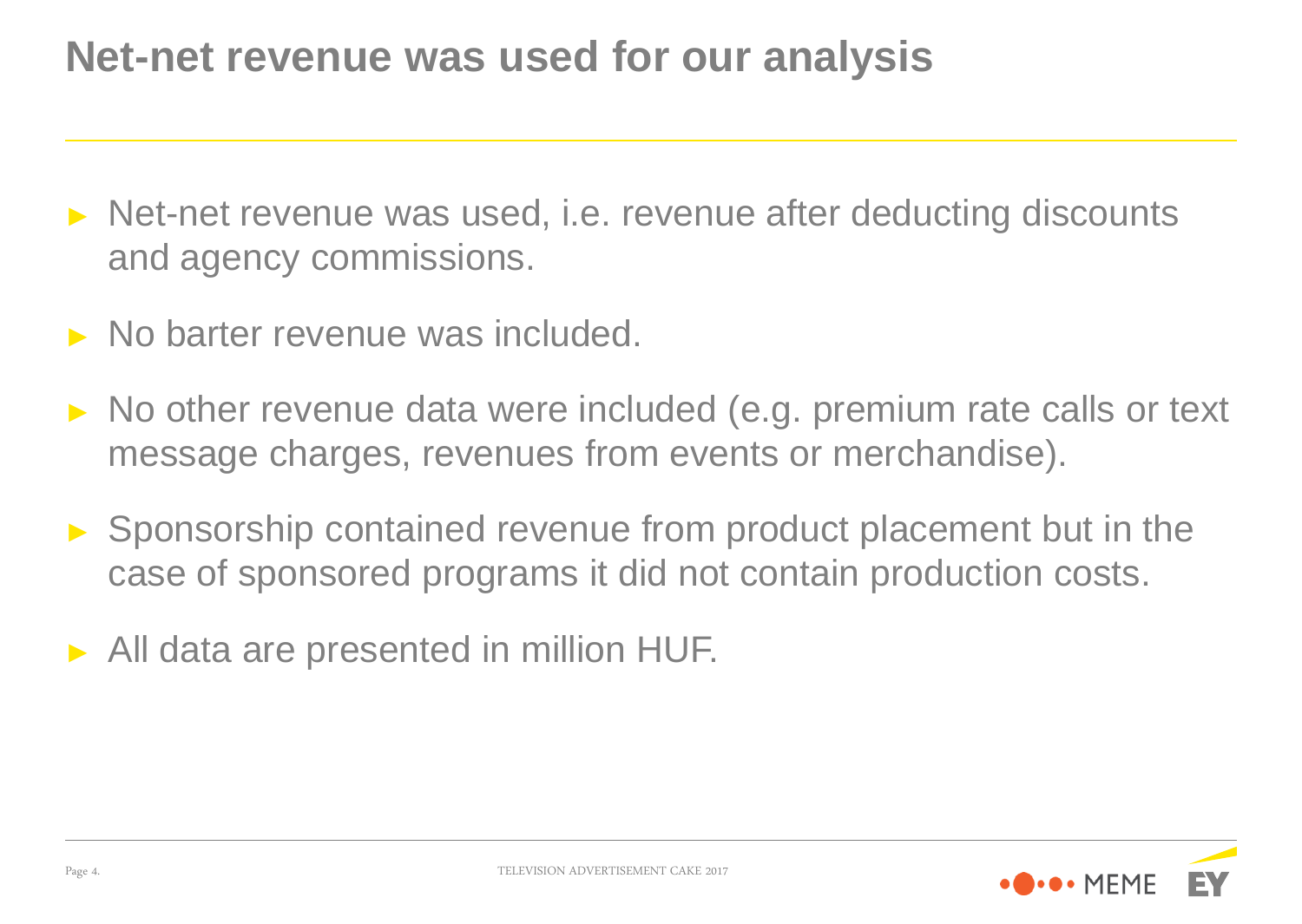#### **The television adcake revenue exceeded 60 billion HUF in 2017**

► Based on the calculation of EY, the total revenue of the television advertising market in 2017 is:

## **60 232 MILLION HUF**

► The market share of the participating television companies based on television viewership data is approximately 99%.

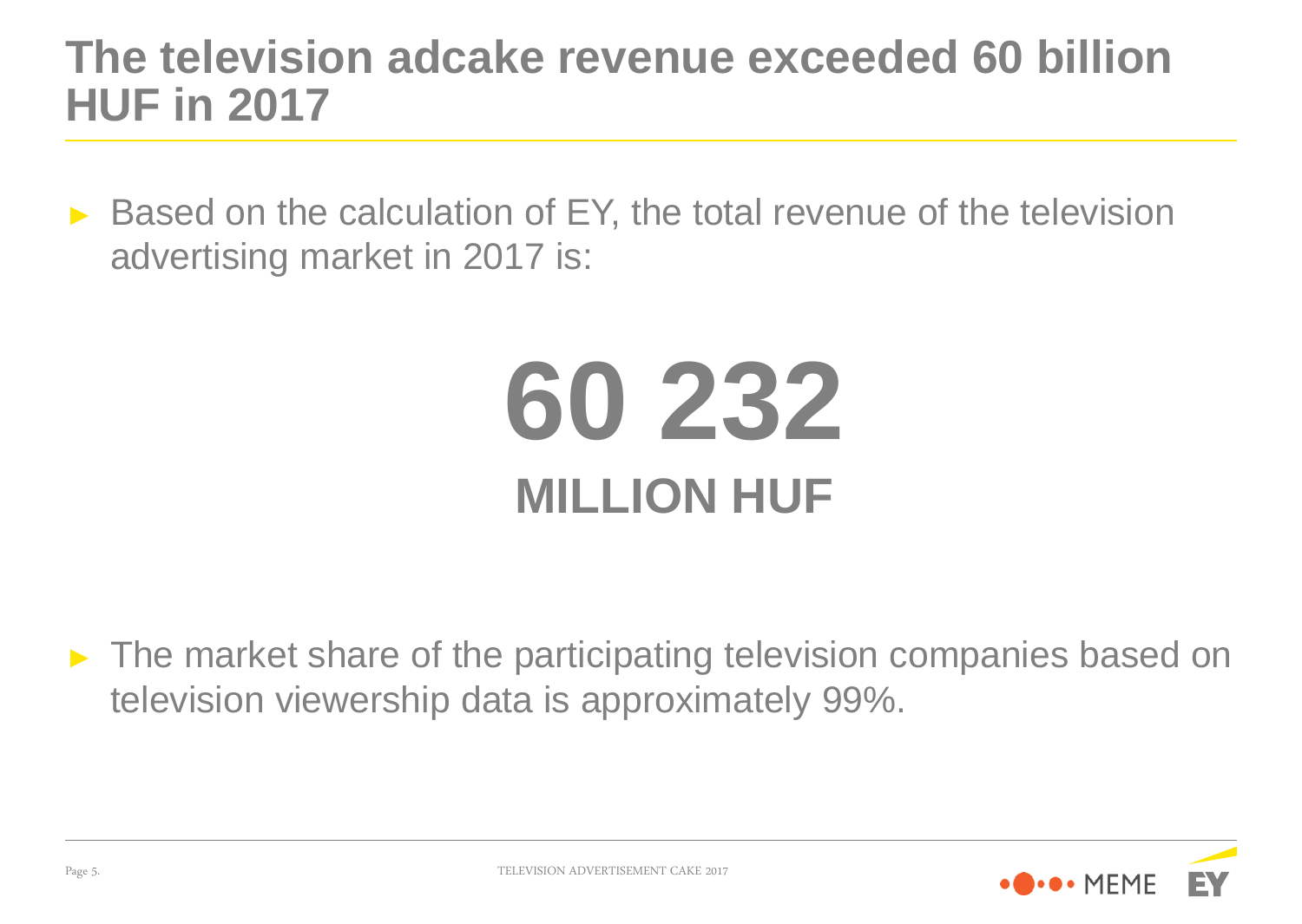#### **Distribution of the television adcake 2017 (in million HUF and percentage)**



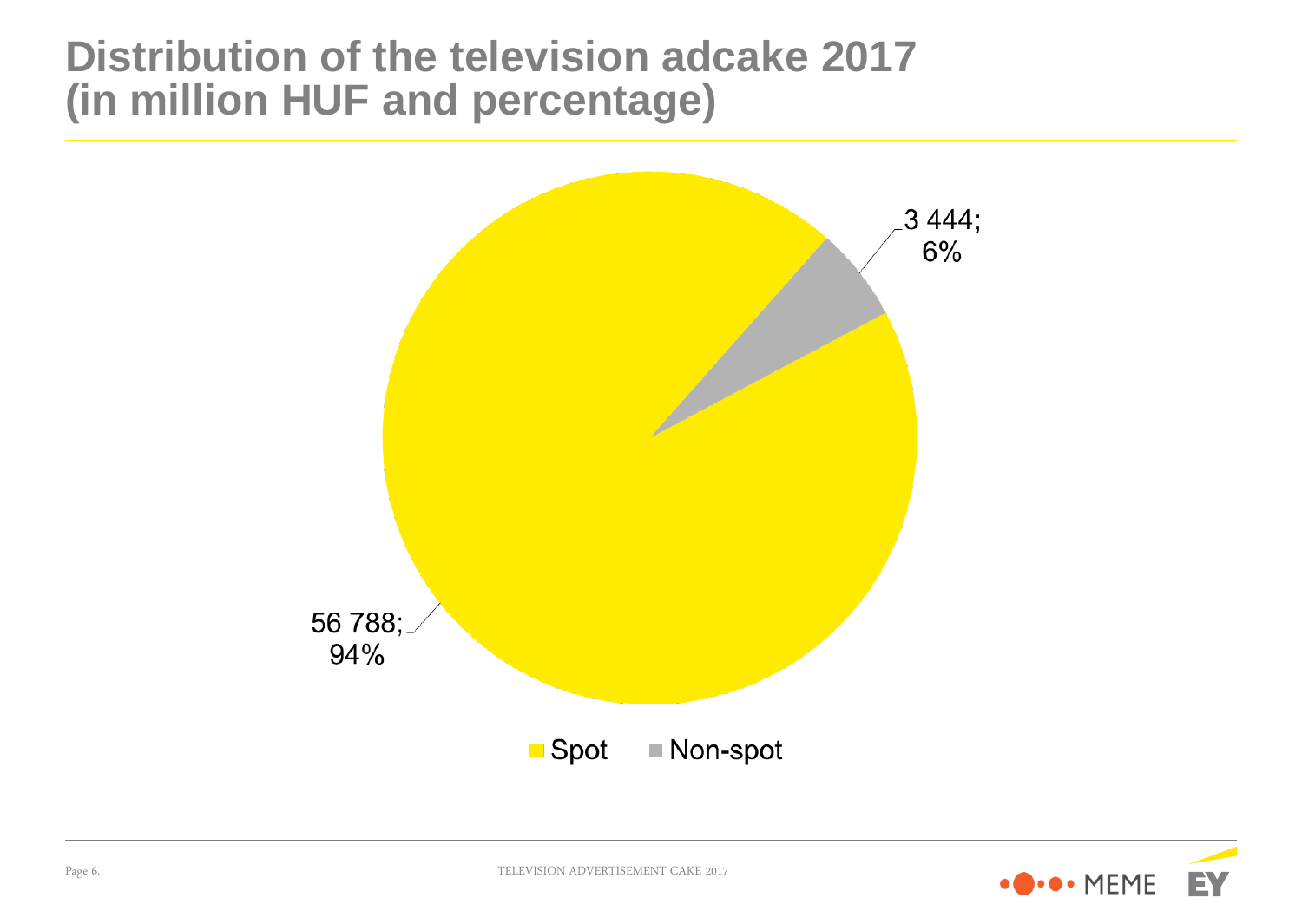#### **Television advertising revenue increased by 7%**

#### Television advertising revenue of prior years (million HUF)



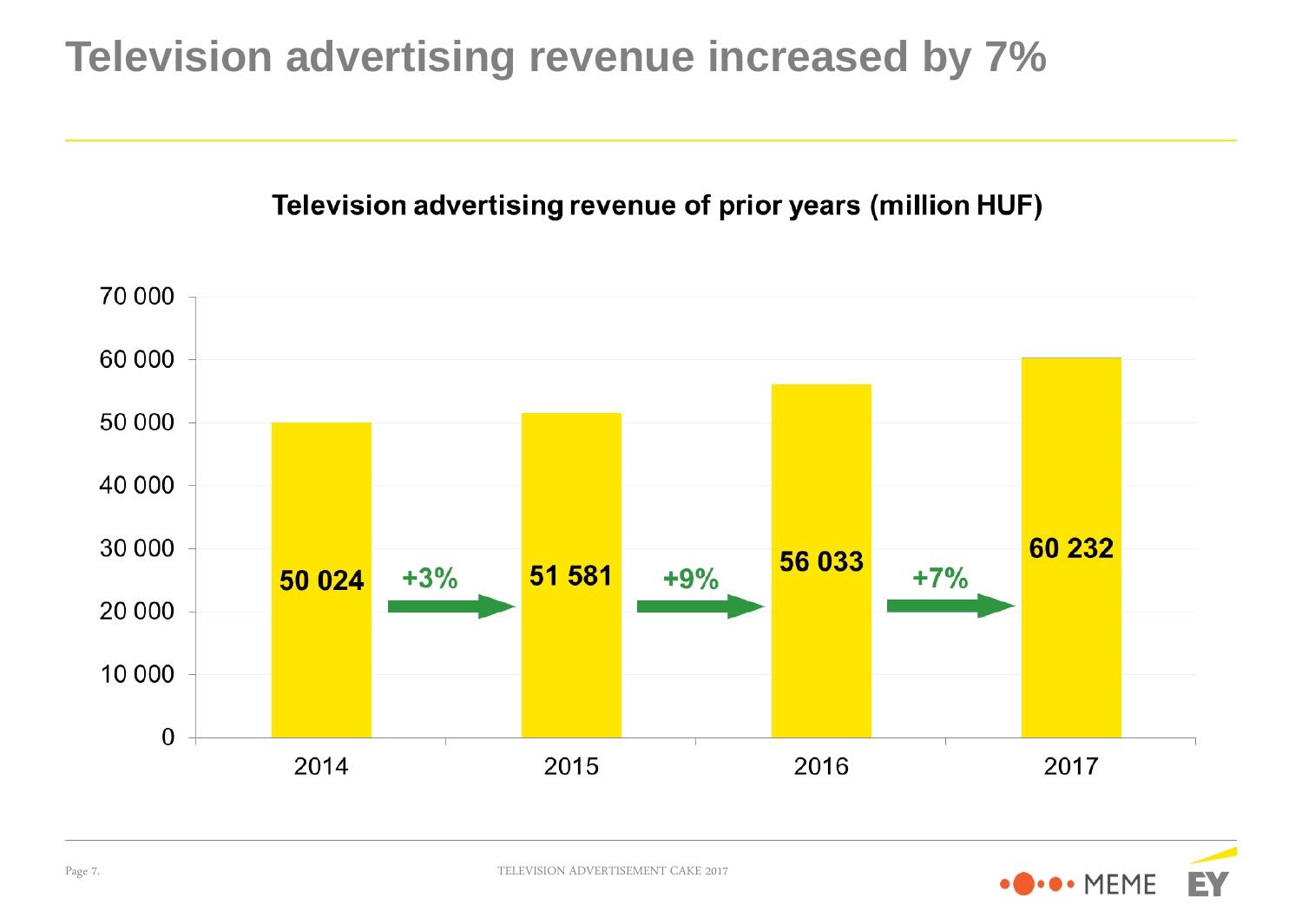#### **Distribution of advertising revenue from spot and nonspot spending**

Television advertising revenue by type of advertisement (in million HUF)



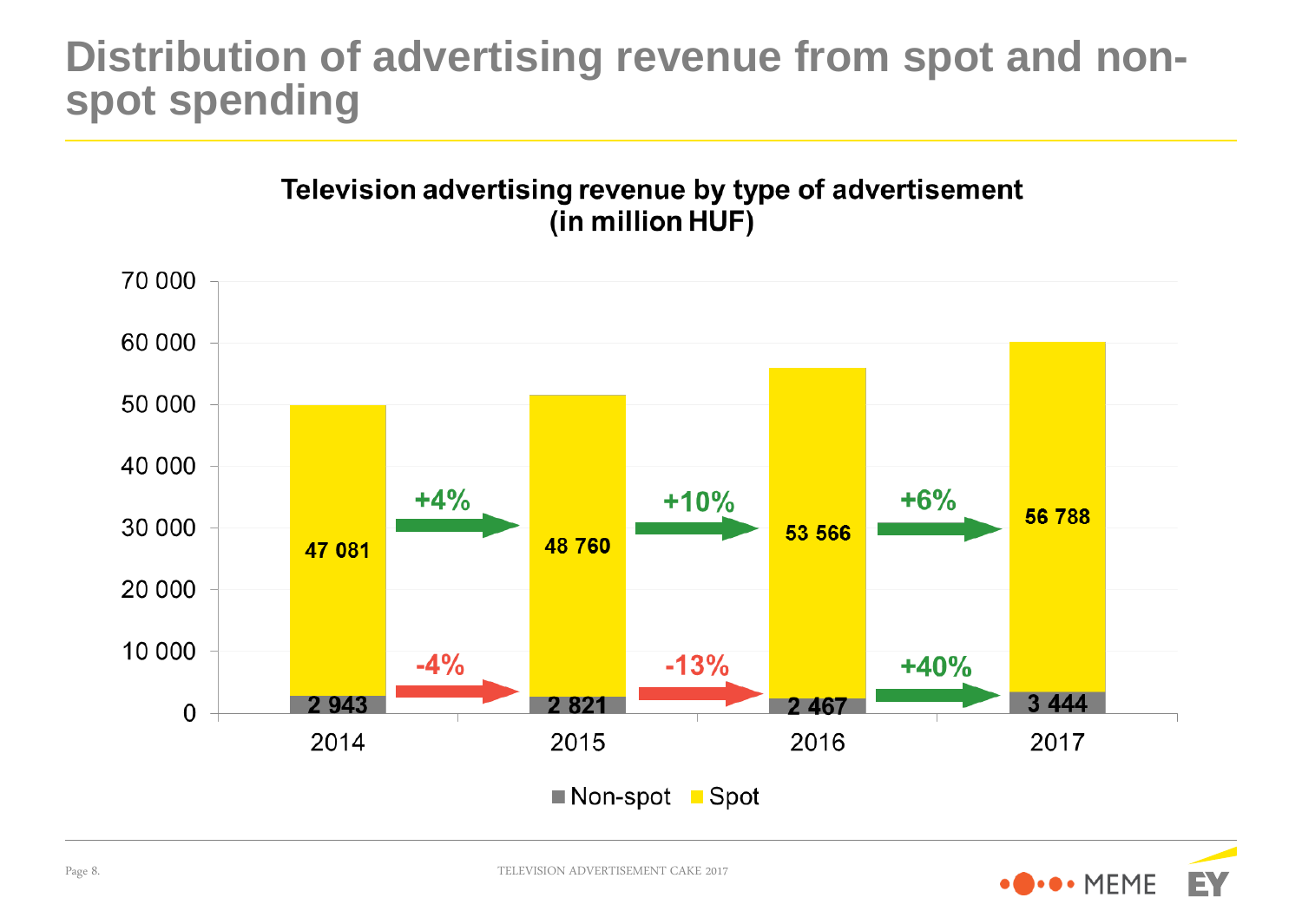#### **Share of advertising revenue generated by spots has decreased compared to 2016**



![](_page_8_Picture_2.jpeg)

![](_page_8_Picture_3.jpeg)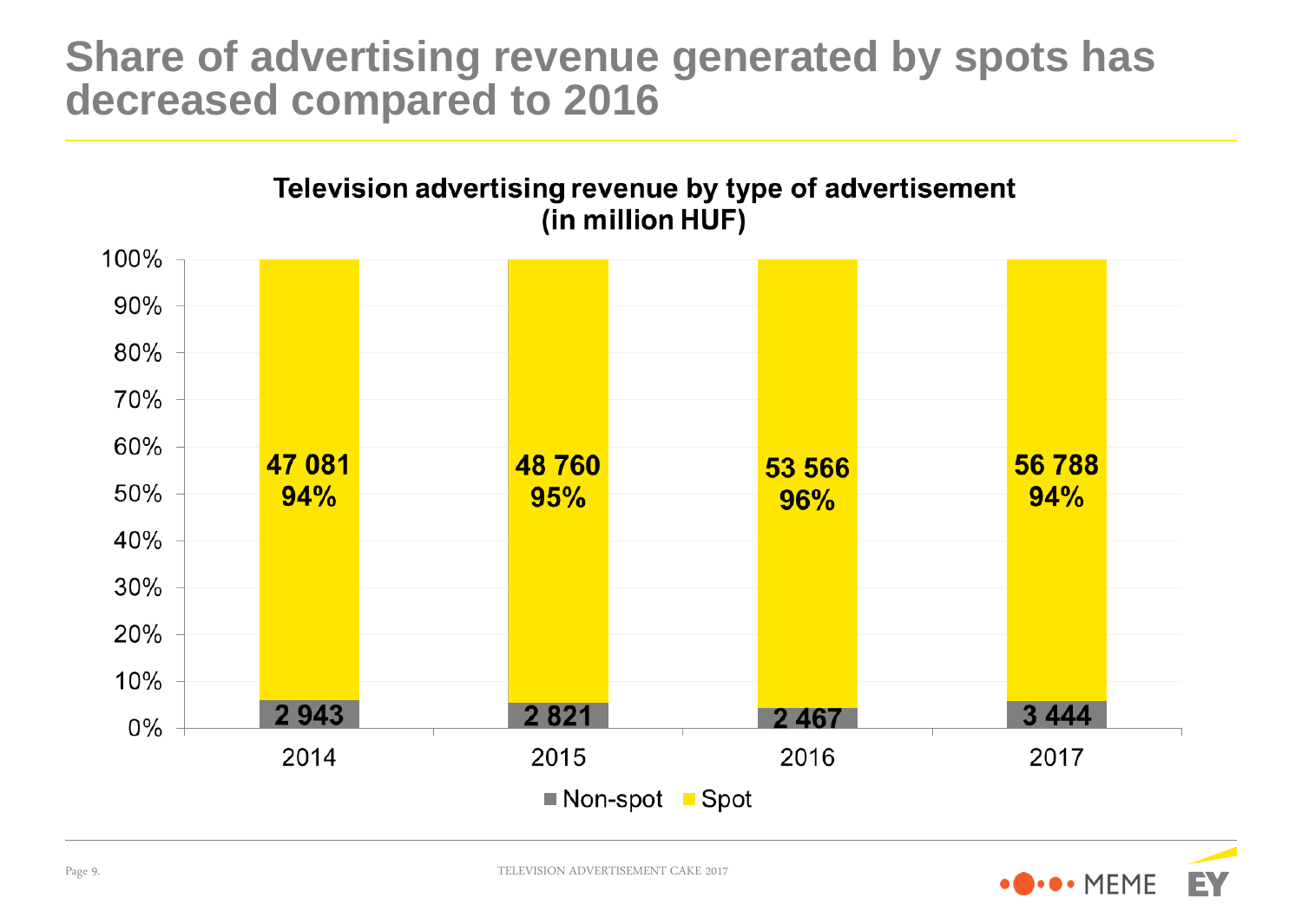#### **The share of public sector advertising revenue of the television adcake was 7.5 billion in 2017**

► Based on the calculation of EY, the public sector advertising revenue of the television advertising market in 2017 is:

## **7 509 MILLION HUF\***

\* Based on the 5/2017 decision (6 April) of the MEME general meeting: Public sector advertising revenue refers to all advertising revenue from the central budget and any advertising income derived from a business or market the state ownership - either directly or indirectly - holds at least 50% ownership or voting rights.

![](_page_9_Picture_4.jpeg)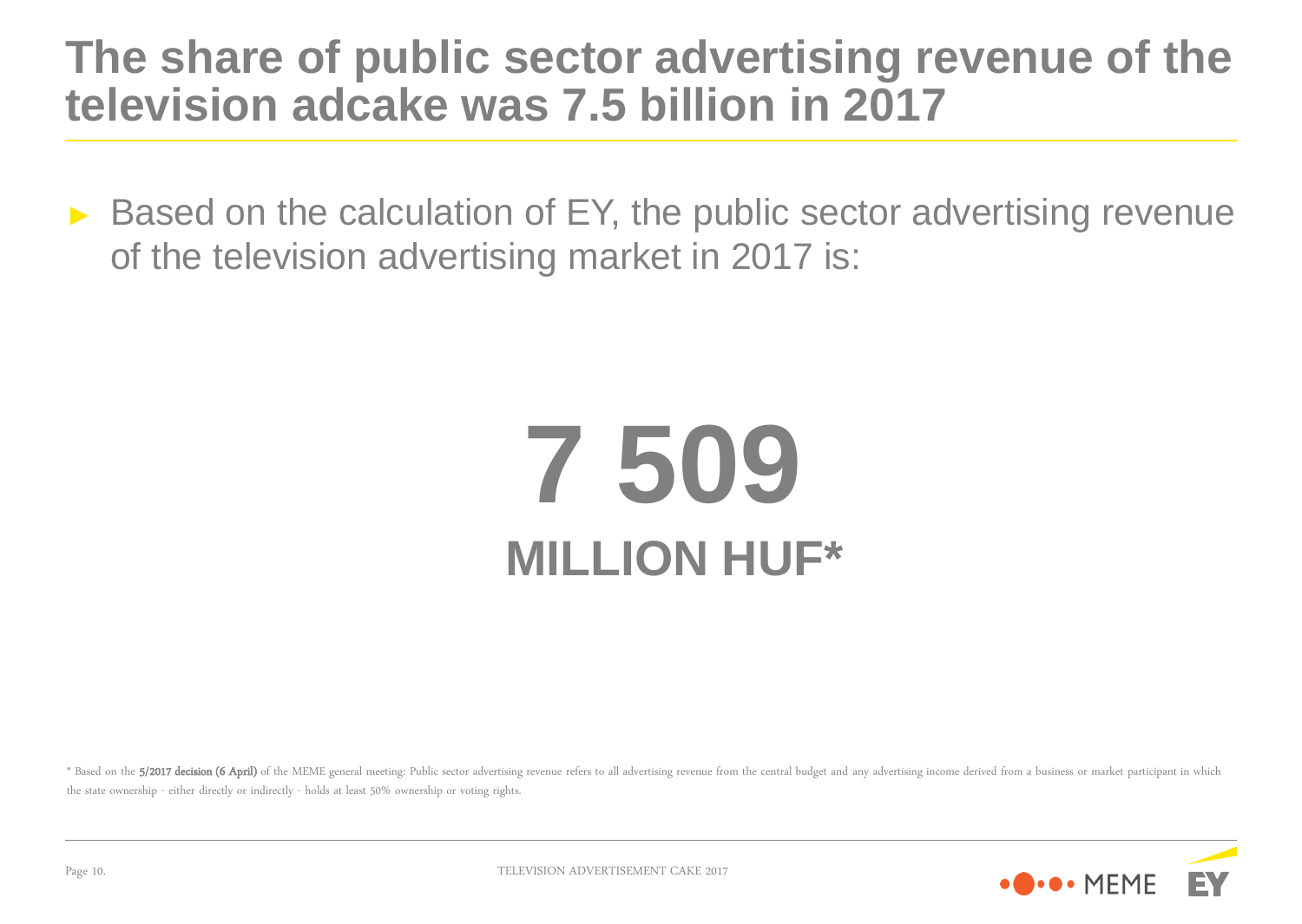#### **Distribution of the television adcake 2017 (in million HUF and percentage)**

![](_page_10_Figure_1.jpeg)

![](_page_10_Picture_2.jpeg)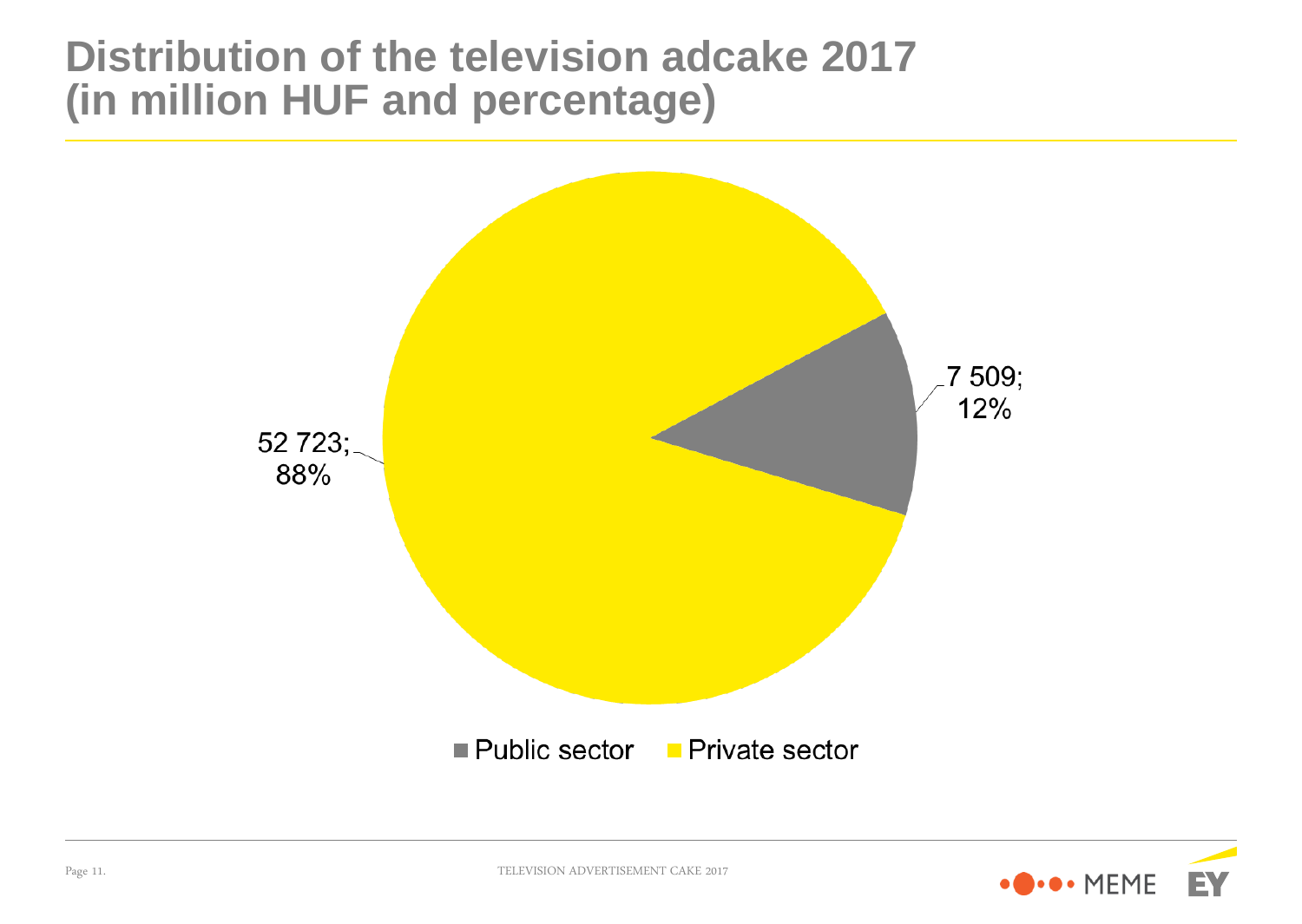#### **Distribution of public and private sector advertising revenues in the past years**

![](_page_11_Figure_1.jpeg)

**D** . MEME

EV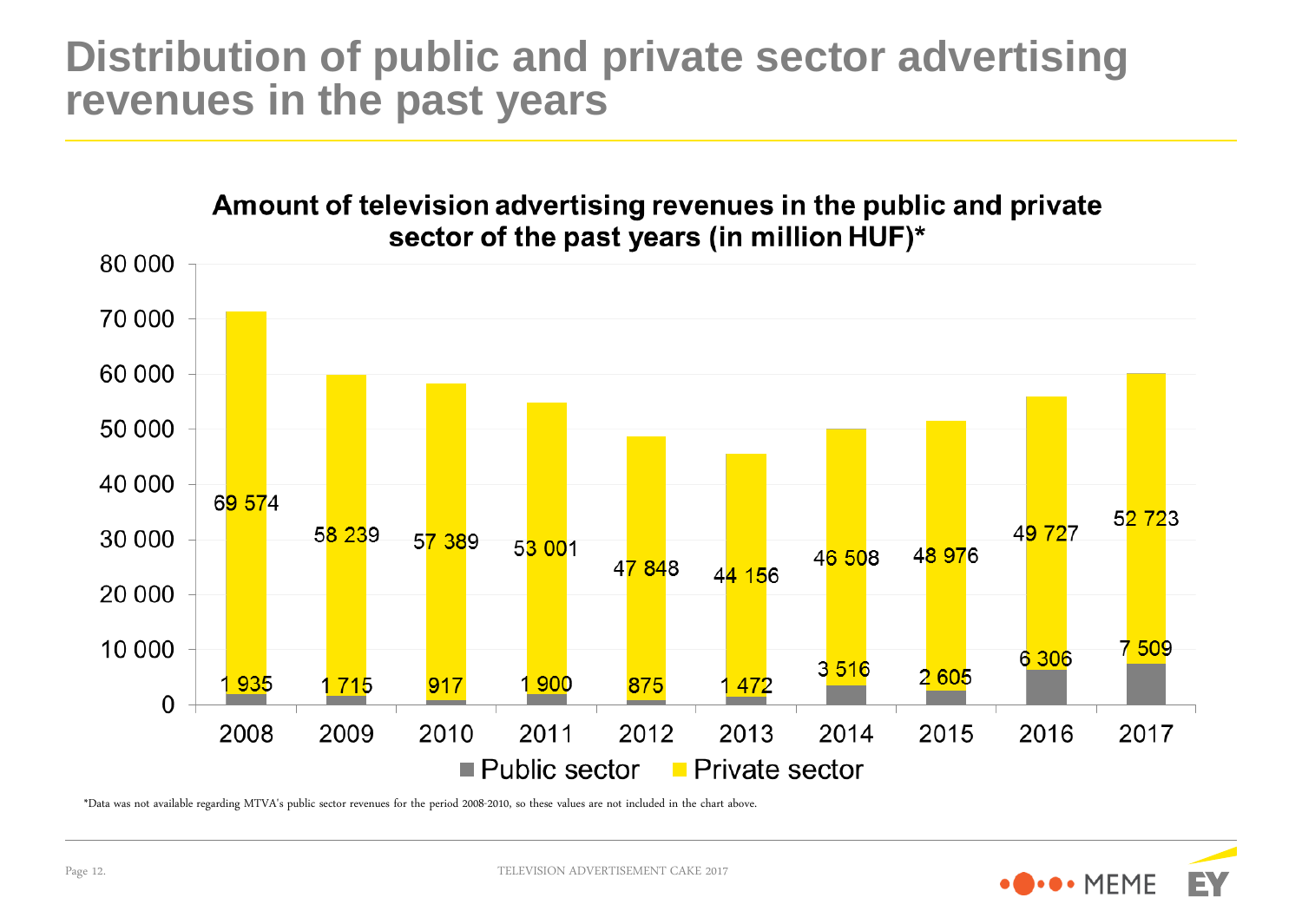**The share of advertising revenue from public sector companies increased by 1% across the entire television adcake in 2017**

#### Amount of television advertising revenues in the public and private sector of the past years (in million HUF)

![](_page_12_Figure_2.jpeg)

![](_page_12_Picture_3.jpeg)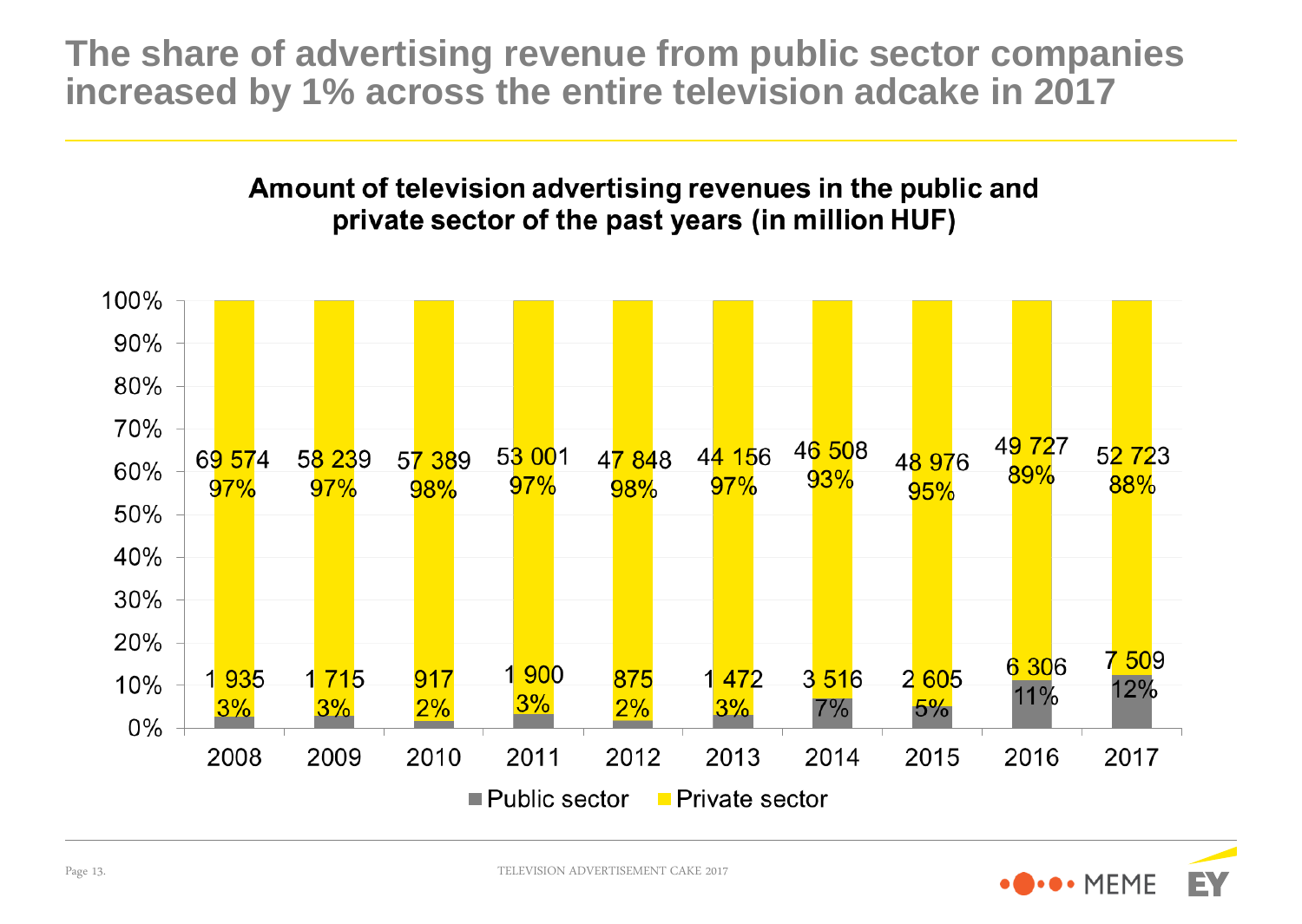#### **The development of advertising revenue from public and nonpublic spending**

![](_page_13_Figure_1.jpeg)

![](_page_13_Figure_2.jpeg)

![](_page_13_Picture_3.jpeg)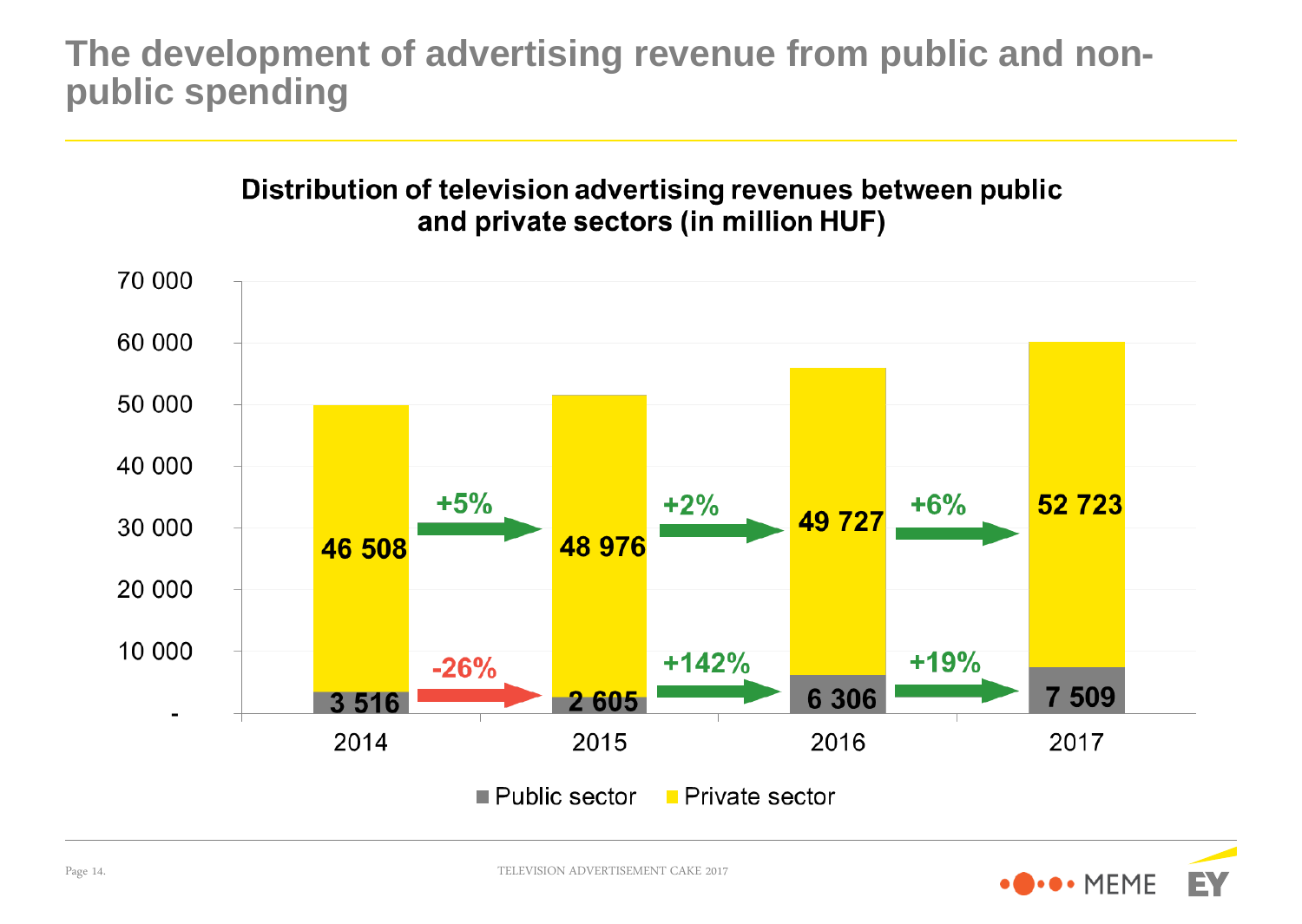- In 2017 the television advertising revenue exceeded 60 billion HUF, of which 7.5 billion HUF was public sector advertising revenue.
- ► On the whole, the advertising revenues have increased compared to last year. The growth rate was 4.199 million HUF in 2017, which is equivalent to a 7% growth. The private sector revenues have increased by 6%, while the public sector revenues rose by 19%.

Last year's 13 percent decline of the non-spot advertising revenue increased with 40 percent in 2017. The amount of spot advertising revenues increased by another 6 percent this year after a 10 percent increase last year.

![](_page_14_Picture_4.jpeg)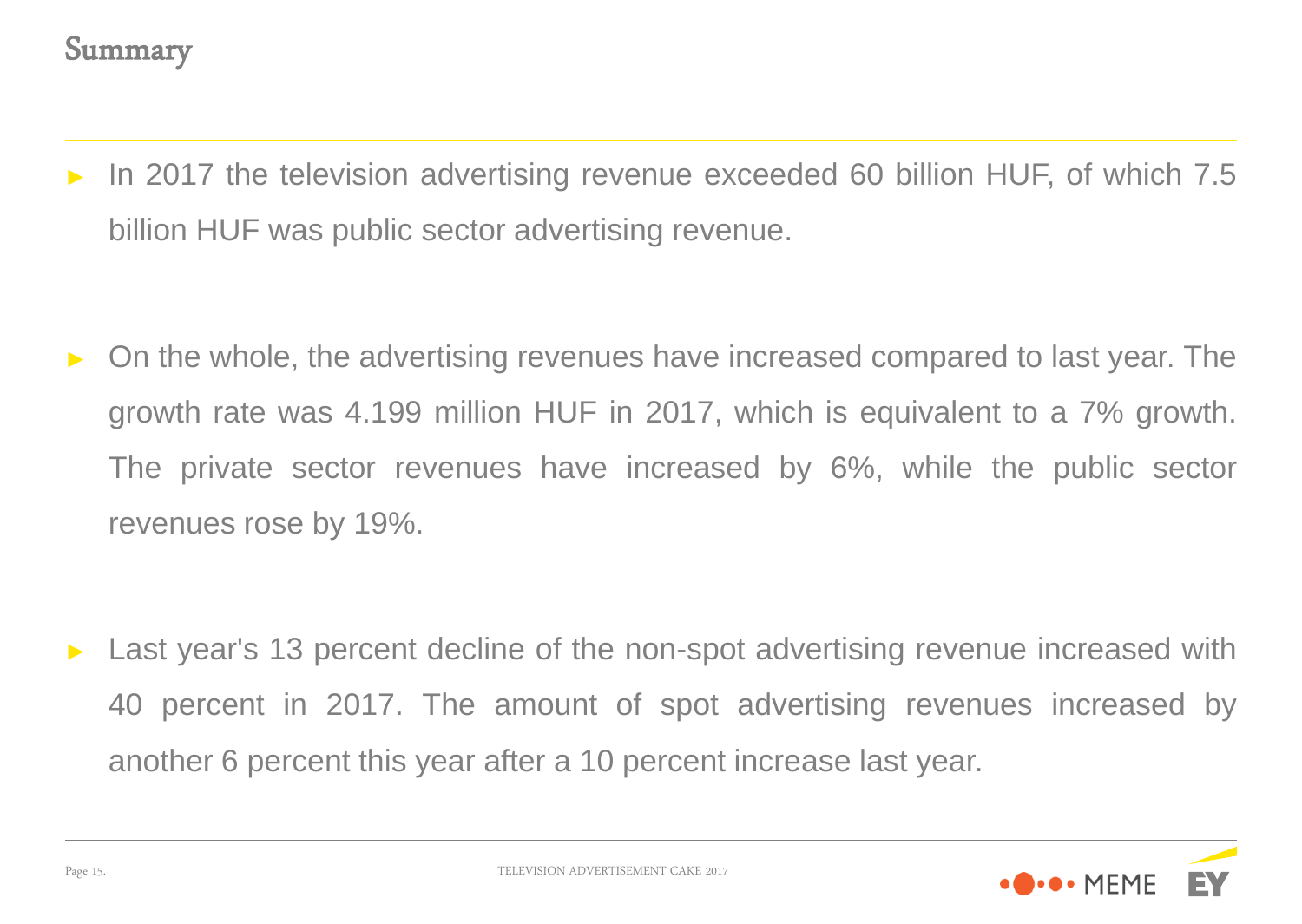# **Thank you for your attention!**

![](_page_15_Picture_1.jpeg)